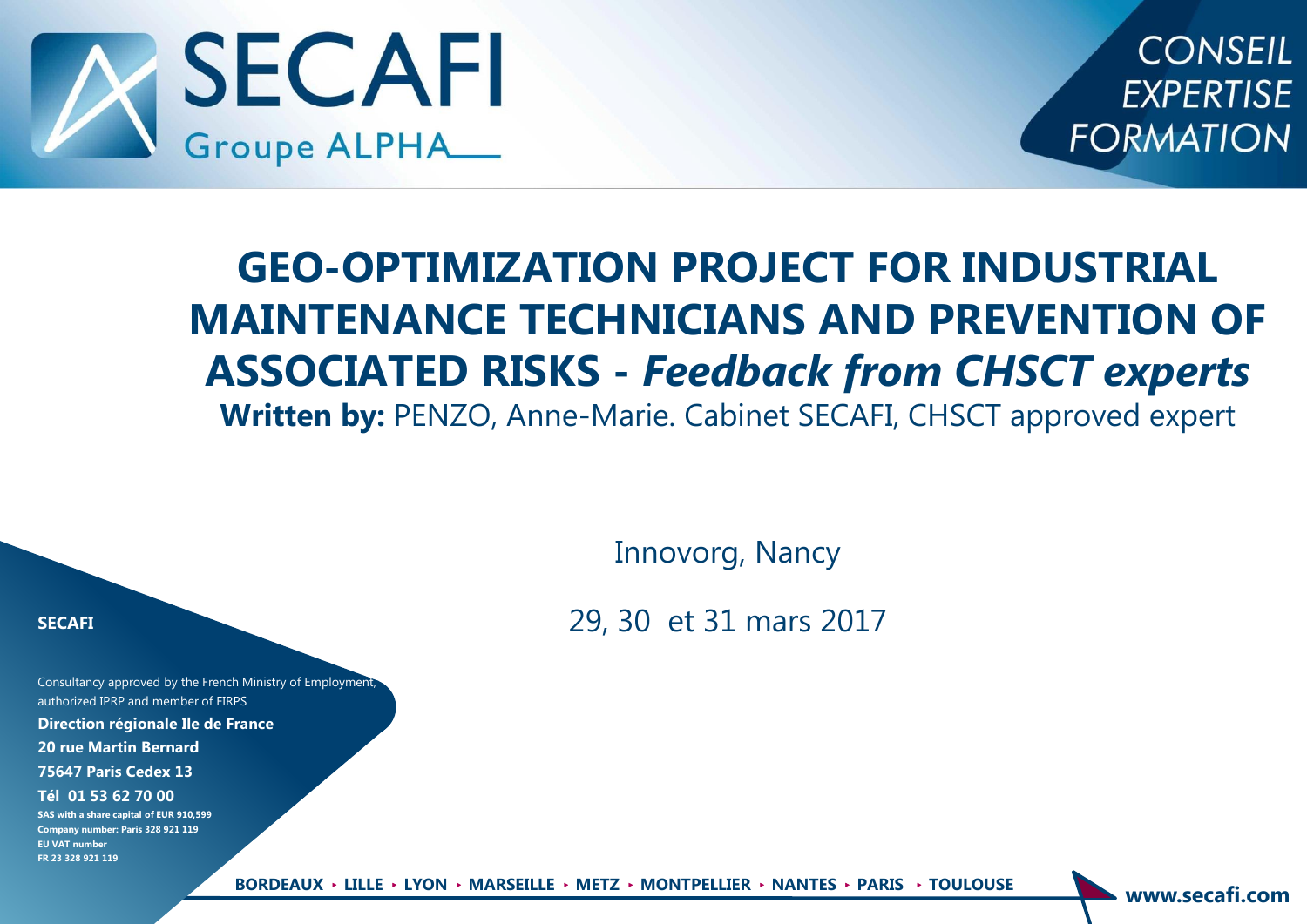- A call-out at the request of the company CHSCT for a CHSCT expertise for a major project aimed at providing clarification regarding the contents of the project, its conduct and its impacts on working conditions.
- **Company specializing in industrial maintenance organized by Agency an operations manager and a** team of technicians.
	- Use of an embedded PDA type computerized tool (Personal Digital Assistant) for mobile industrial maintenance technicians (thermal equipment, air conditioning, air coolers) for the last 2 years
	- ► Usage limited currently to retrieving support tickets, drafting reports and, the completion of the works reports
	- **Presentation of the geo-optimization project to the CHSCT** of the implementation of new functionalities as facilitator of the completion of the work and of secure operations.



**D** The purpose of the communication is to discuss the conditions for introducing a new technology, the need to compare it with the actual work (this call-out to the company serving as illustration) in order to envisage procedures for implementing a renewed project in respect of both their construction and the involvement of the IRPs and the employees in the procedure.

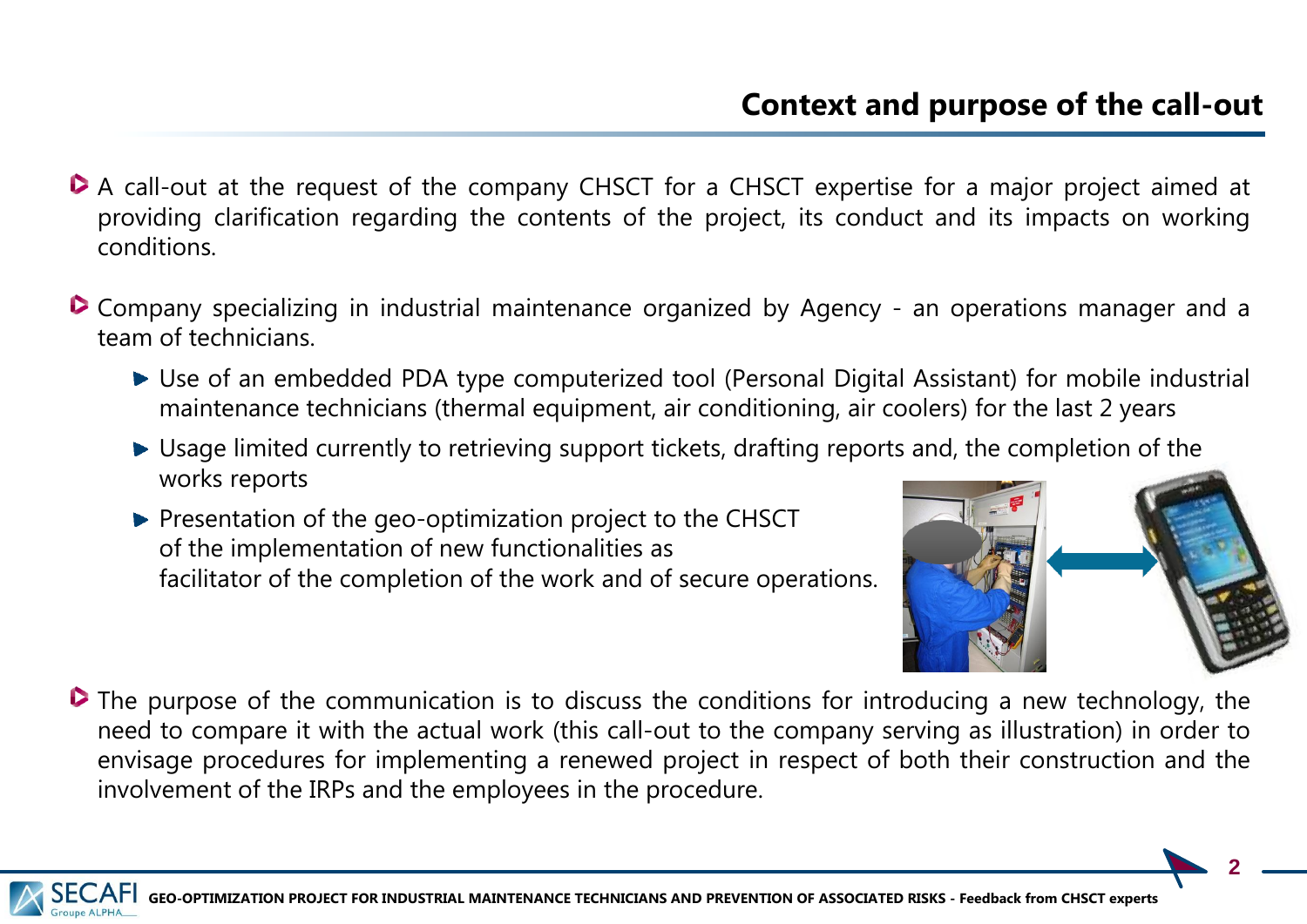# **Understand the challenges and aims, in order to define and characterize the project**



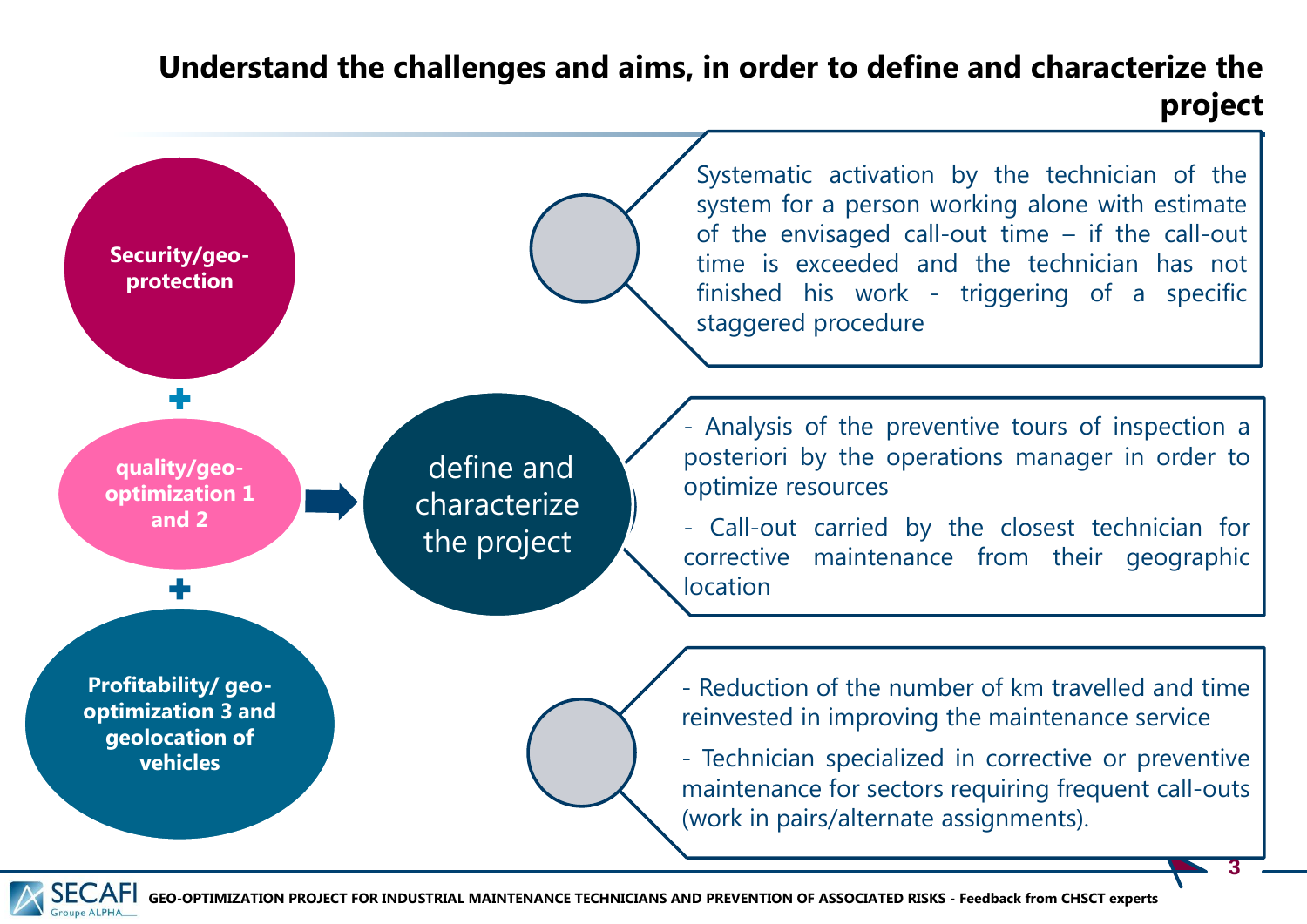# **The definition of the project must be capable of being "compared" with the actual work and its organization**



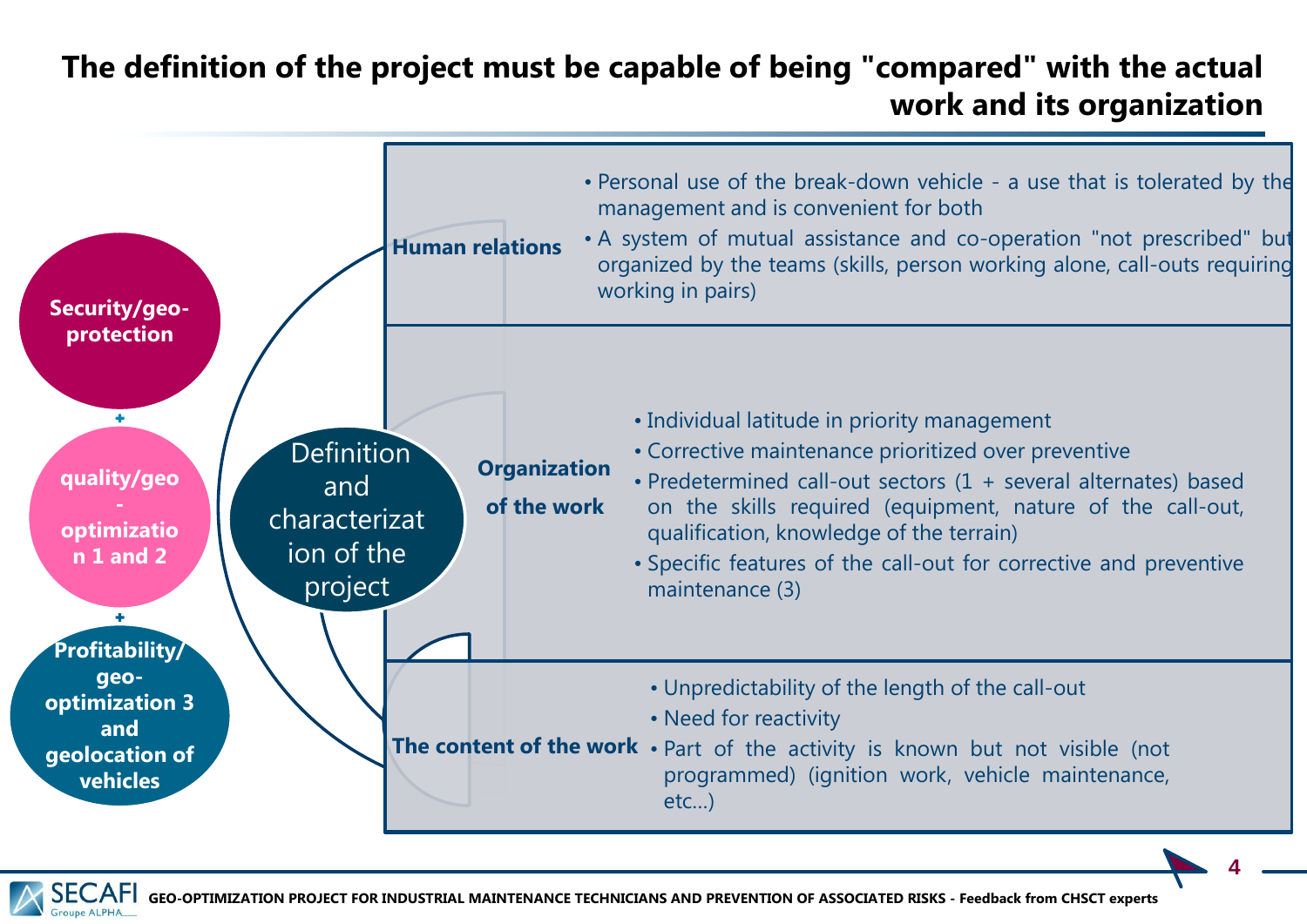### **In order to anticipate the impact on working conditions**



#### **Anticipated identification of the project's impact on working conditions and its quality**

- Loss of autonomy in respect of individual management of the call-out
- Restriction of the technical scope of the call-out by enhanced specialization
- Increases workload for technicians due to the failure to take account of non-visible activities
- Increase in the analysis and scheduling workload for tours of inspection for the operations manager
- Risk of incorrect use of the geolocation and time data collected
- Risk of weakening of the current mutual assistance system
- The digital assistant (PDA) is not operational for all callouts (e.g. technical facilities under swimming pools).

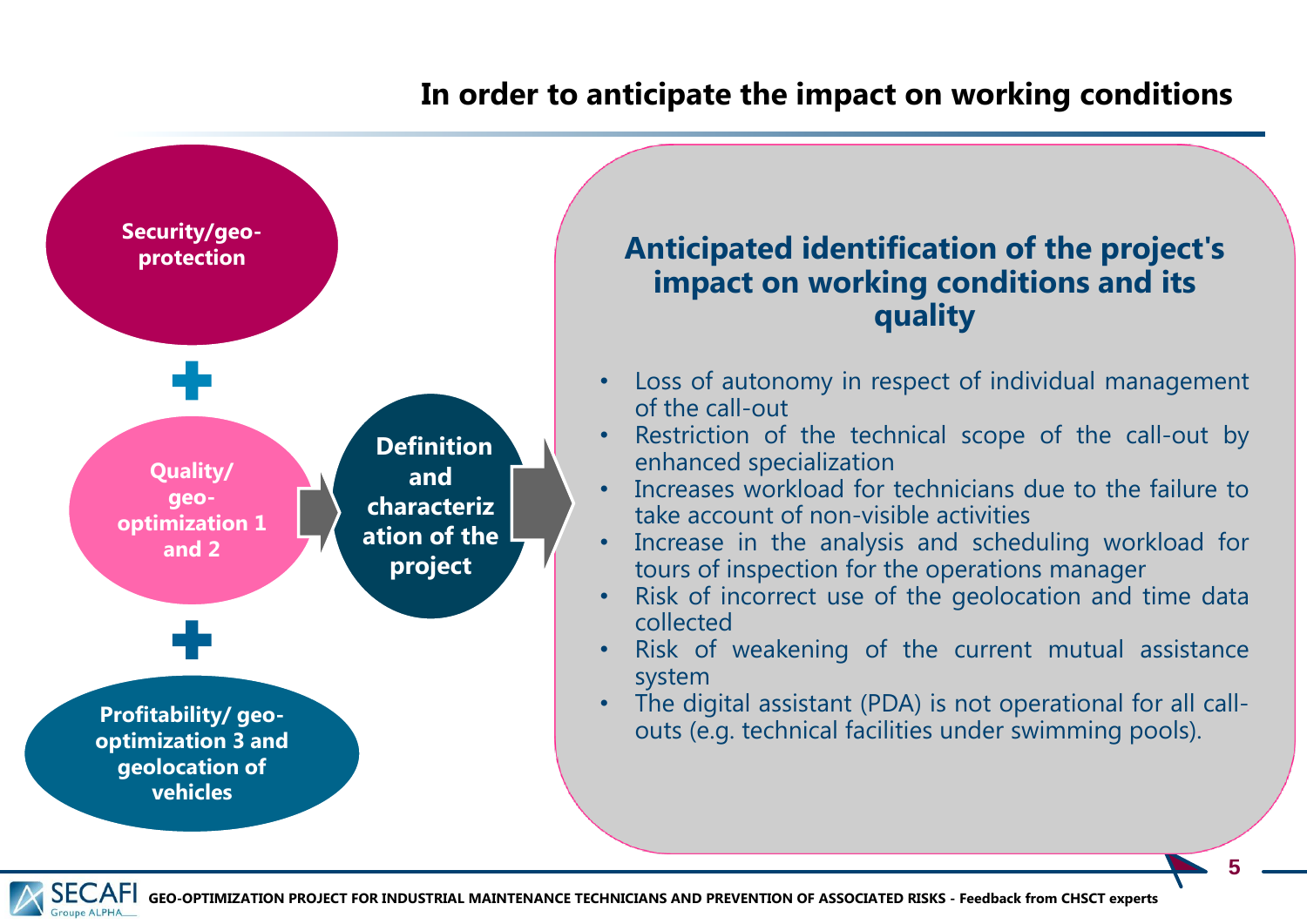#### Eliminate or adapt certain objectives of the project

- **Executed Feron** Reposition the tool to help with decision making rather than replace the operations manager in planning.
- ▶ Do not separate preventive/ corrective team that leads to a difficulty in skills management, in respect of the scope of responsibilities, the knowledge of the history of the work carried out on the equipment.

#### Secure the management and implementation of the project

- The need for "expert" regional resources dedicated to the scheduling and analysis project (corrective/preventive dimensioning - support for operations manager)
- $\blacktriangleright$  The appropriation by the CHSCT, management and employees of the content of the Declaration filed with the CNIL (the objectives, data storage deadlines, CNIL recommendations taken into account)
- Accept that part of the technician's activity continues to not be visible whilst dealing with his workload via increased team co-ordination.
- Assess and reinforce the other means to prevent the risks associated with working alone
	- Define upstream maintenance work (when negotiating the contract, then by the operations manager) to allow the identification of the situations requiring working in pairs
	- $\blacktriangleright$  Manage the currently informal mutual assistance arrangement
	- ▶ Increase the activation of the "on-call framework" which is not used frequently enough
	- Implement another system on sites not covered by the network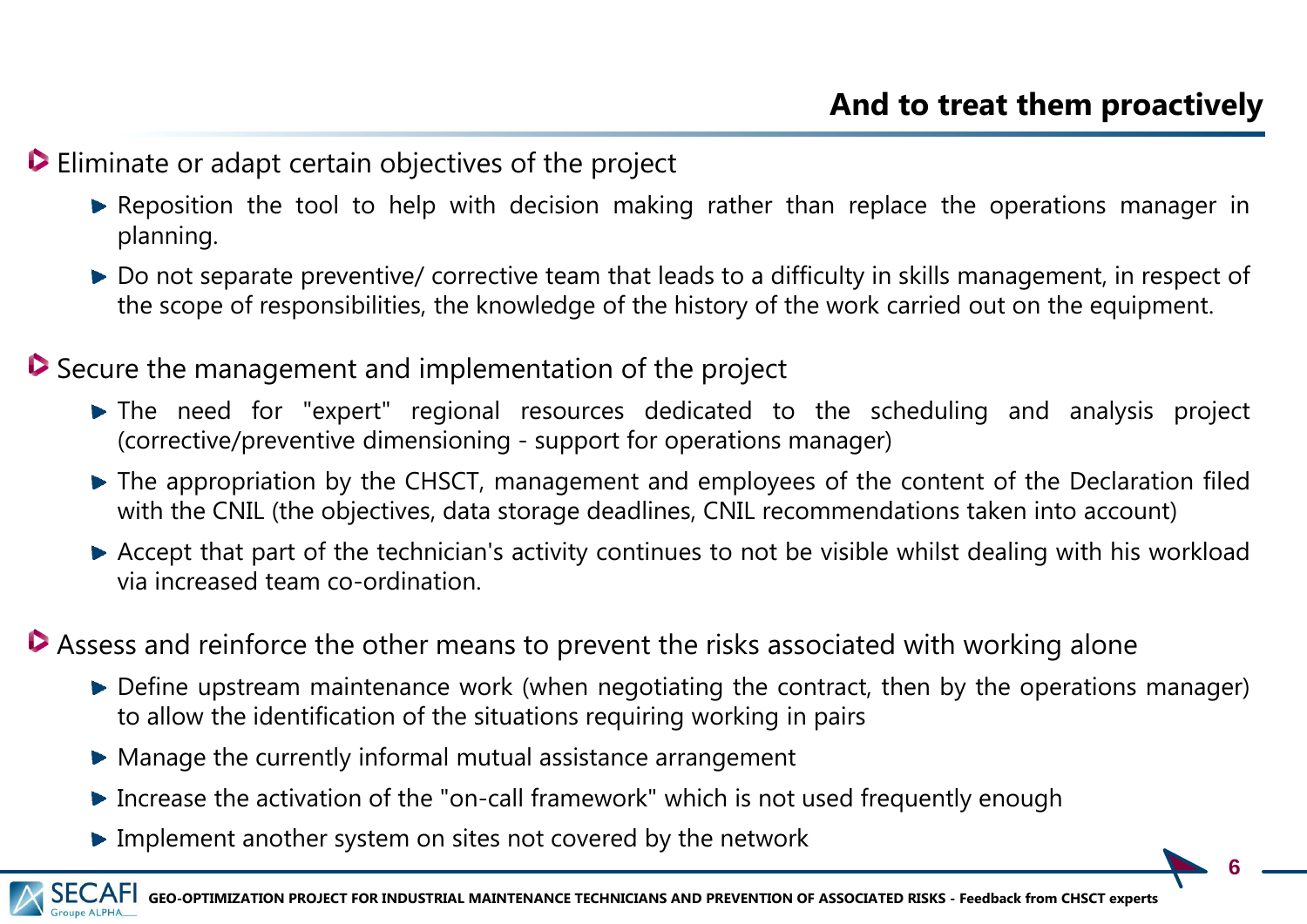### **By way of conclusion - prepare the integration of a new tool to tend towards an organization that reconciles the requirements of the work and the organization with the skills mobilized**

- Upstream from the project examine the organization model (the computerized system must not shape the organization)
	- What is it important to preserve in the current organization? (in terms of performance, organization, management, collaborative work) - how to retain it ?
- At the project phase examine the functionalities of the computerized system
	- The functionalities retained?
	- What will change from the organizational point of view ?
	- What are the gains and losses expected with regard to human relations, work content and the way it is organized ?
	- How to Secure or increase gains?
	- How can losses be reduced or offset?
	- Work with the CHSCT on the "gains" and "losses" expected.
	- On losses how to identify appropriate preventive and offsetting measures ?